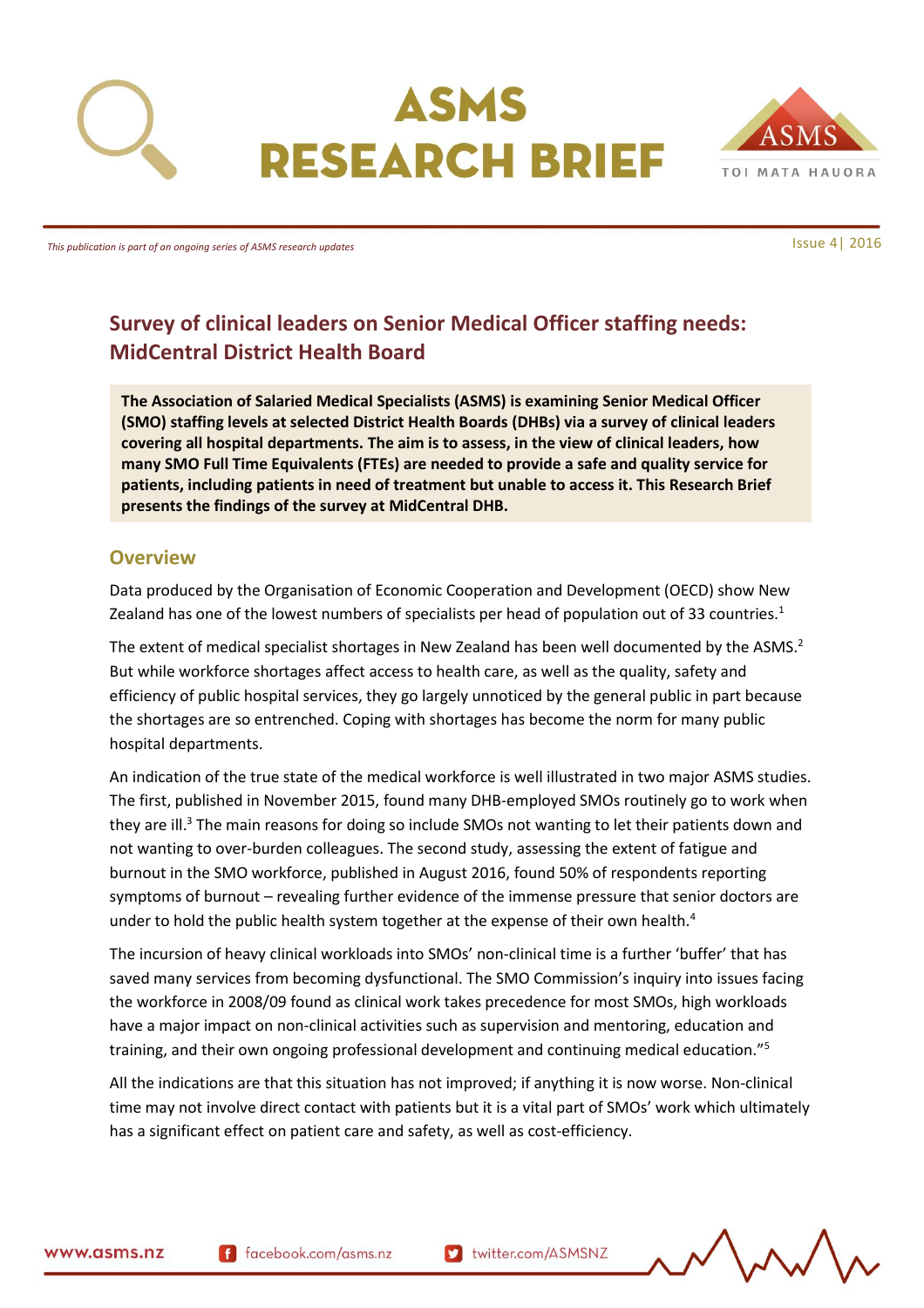None of this is good for delivering high quality patient centred care which, according to a growing body of evidence, not only leads to better health outcomes for people but also helps to reduce health care costs by improving safety and by decreasing the use of diagnostic testing, prescriptions, hospitalisations and referrals. Genuine patient centred care will remain only an aspiration in New Zealand until specialists are able to spend more quality time with patients and their families to develop the partnerships that lie at the heart of this approach.<sup>67</sup>

SMO shortages have also contributed to a growing unmet health need, and even those who qualify for treatment often face delays before they receive it. A Commonwealth Fund study of the performance of health systems in 11 comparable countries places New Zealand 10<sup>th</sup> for 'long waits for treatment after diagnosis' and 9th for 'long waits to see a specialist'.<sup>8</sup>

In view of these ongoing issues, the ASMS is conducting a series of studies using a questionnaire to clinical leaders in selected DHBs to ascertain how many specialists are required, in their assessment, to provide safe, good quality and timely health care for those who need it. This is the second in the series, following the study of Hawke's Bay DHB, published in July 2016. $^9$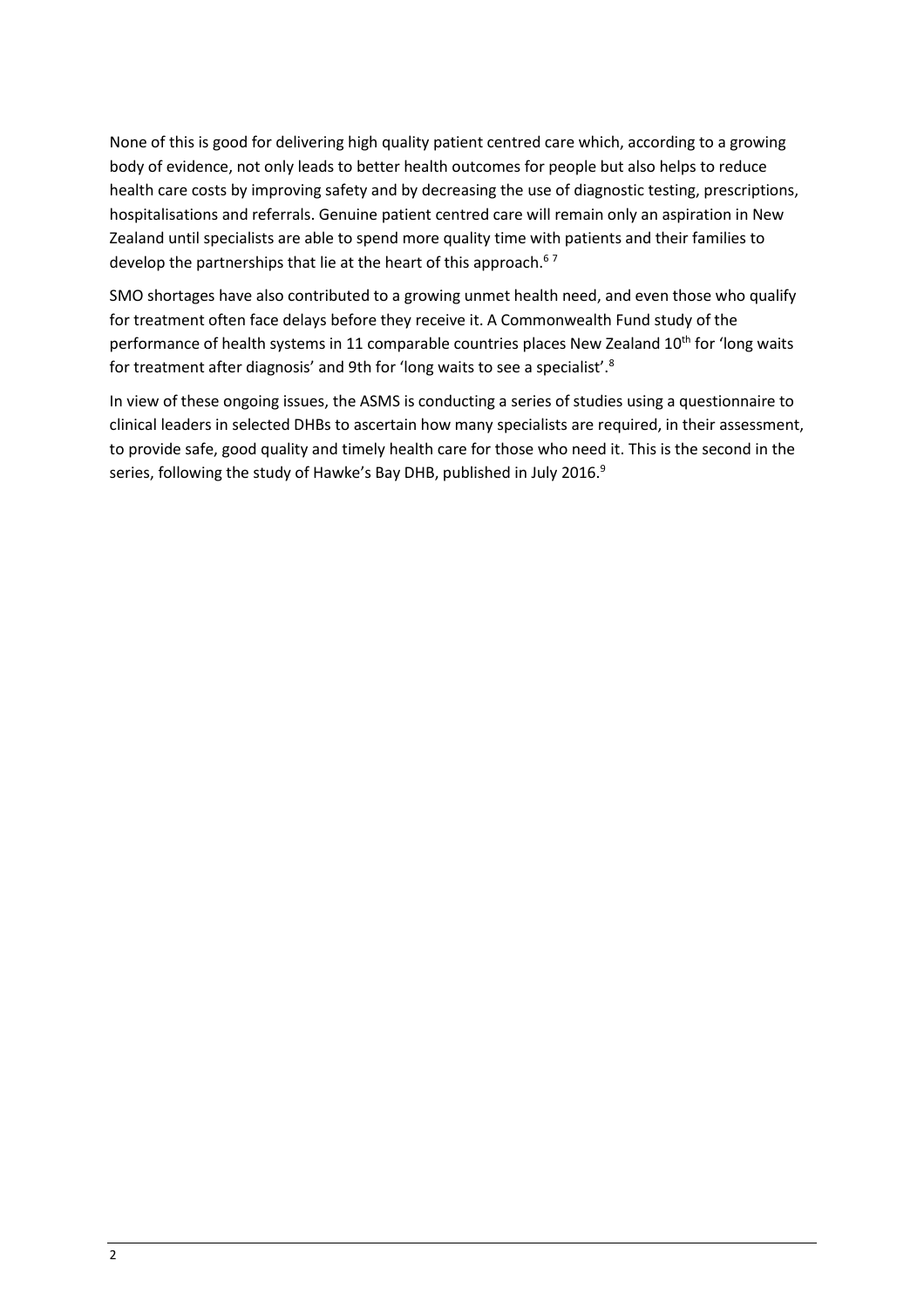# **Contents**

| How readily do you think SMOs are able to access the recommended 30% non-clinical time?  7 |
|--------------------------------------------------------------------------------------------|
|                                                                                            |
|                                                                                            |
|                                                                                            |
|                                                                                            |
|                                                                                            |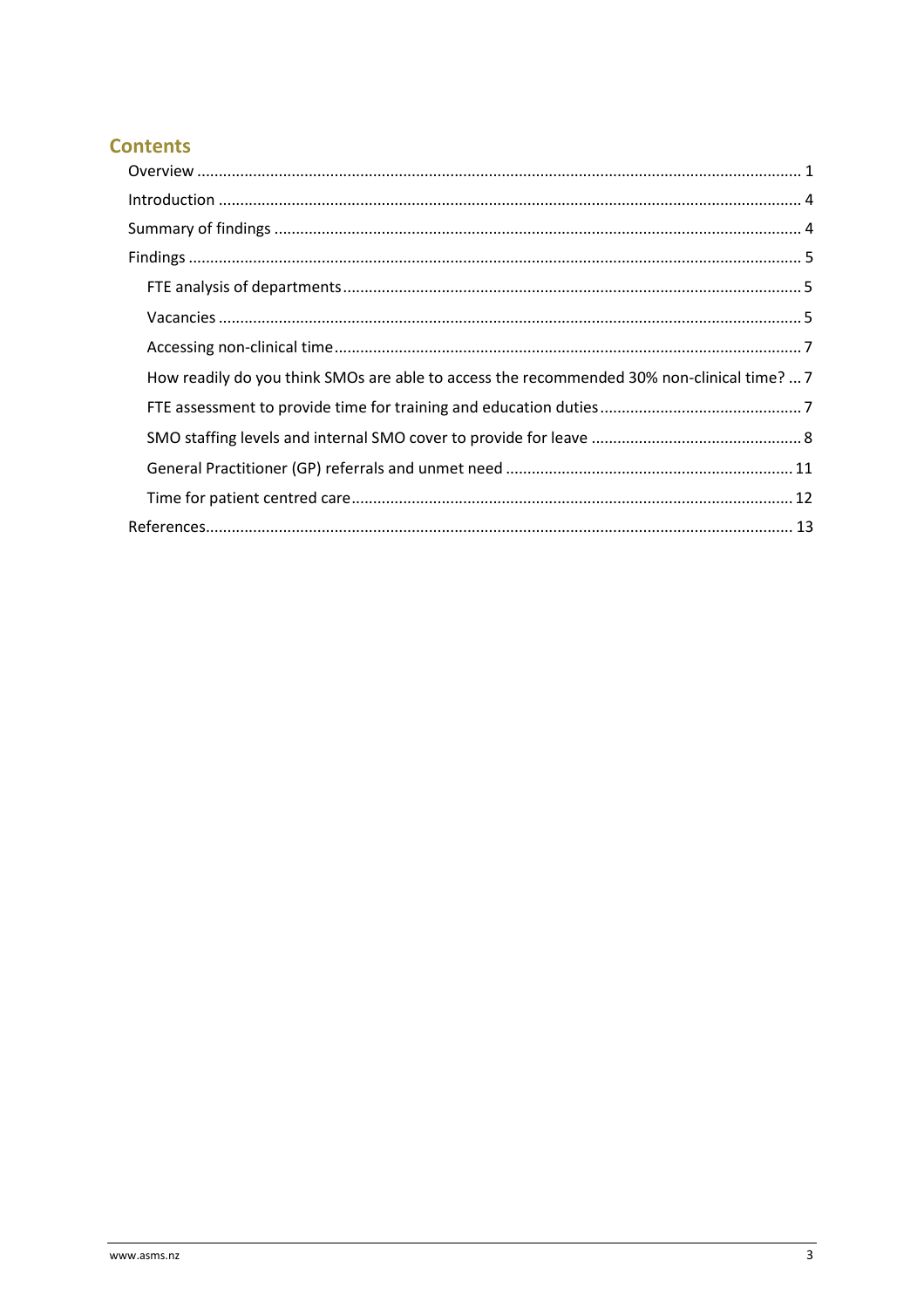## <span id="page-3-0"></span>**Introduction**

In May 2016, the ASMS distributed an online questionnaire to Clinical Directors and 'Medical Heads' of services at MidCentral DHB, seeking their assessment on the adequacy of SMO staffing levels in their respective departments. For the purposes of this report they are referred to as 'Heads of Department' (HoDs). The analysis of their responses included a process to avoid any double counting. Responses were received from all but four departments. The questions sought the HoDs' estimates of staffing requirements to provide effective 'patient centred care', which involves, among other things, SMOs spending more time with their patients so they are better informed about their condition, their treatment, any treatment options, and benefits and risks. Patient centred care has been shown to not only improve the quality of care and health outcomes for patients but also improve health service efficiency and cost-effectiveness.

Questions also sought estimated staffing requirements to enable SMOs to access non-clinical time and leave, both of which are crucial for providing safe and effective care. For example, the ASMS has previously reported on the high levels of 'presenteeism', where SMOs are turning up to work sick, in part because of insufficient short term sick leave cover.

The aim of this study - and similar studies either currently underway or planned for other DHBs - is to highlight the effects that entrenched shortages of SMOs are likely to have on patient care. The data gathered will enable an objective assessment of the state of the SMO workforce and any resultant deficits which we hope will instil a greater sense of urgency in our health workforce planners to act on addressing workforce deficits.

### <span id="page-3-1"></span>**Summary of findings**

- Of the 32 HoDs contacted for participation in this research, 28 responded to the survey (87.5% response rate).
- Just one of the hospital departments (Rheumatology) assessed indicated there was adequate FTE SMOs for their service at the time of the survey.
- Overall an estimated additional 41.1 FTEs or 27.3% of the current SMO staffing level surveyed were required to provide safe, quality and timely health care at the time of the survey.
- The estimated additional FTEs required above current staffing levels ranged from 5% (1 FTE) to 200% (2 FTEs).
- Despite the estimated 41.1 FTE staffing shortfall, there were only 7.6FTE vacancies at the time of the survey.
- An estimated 57% of SMOs are 'never' or 'rarely' able to access the recommended level of nonclinical time (30% of hours worked) to undertake duties such as quality assurance activities, supervision and mentoring, and education and training, as well as their own ongoing professional development and continuing medical education.
- More than half of the HoD respondents believed there was inadequate internal SMO cover for training and mentoring, short-term sick leave, annual leave and continuing medical education leave.
- Nearly two-thirds of the HoD respondents believed there was inadequate access to locums or additional staff to cover for long-term leave.
- Nearly half of the HoD respondents believed their staff had inadequate time to spend with patients and their families to provide good quality patient centred care.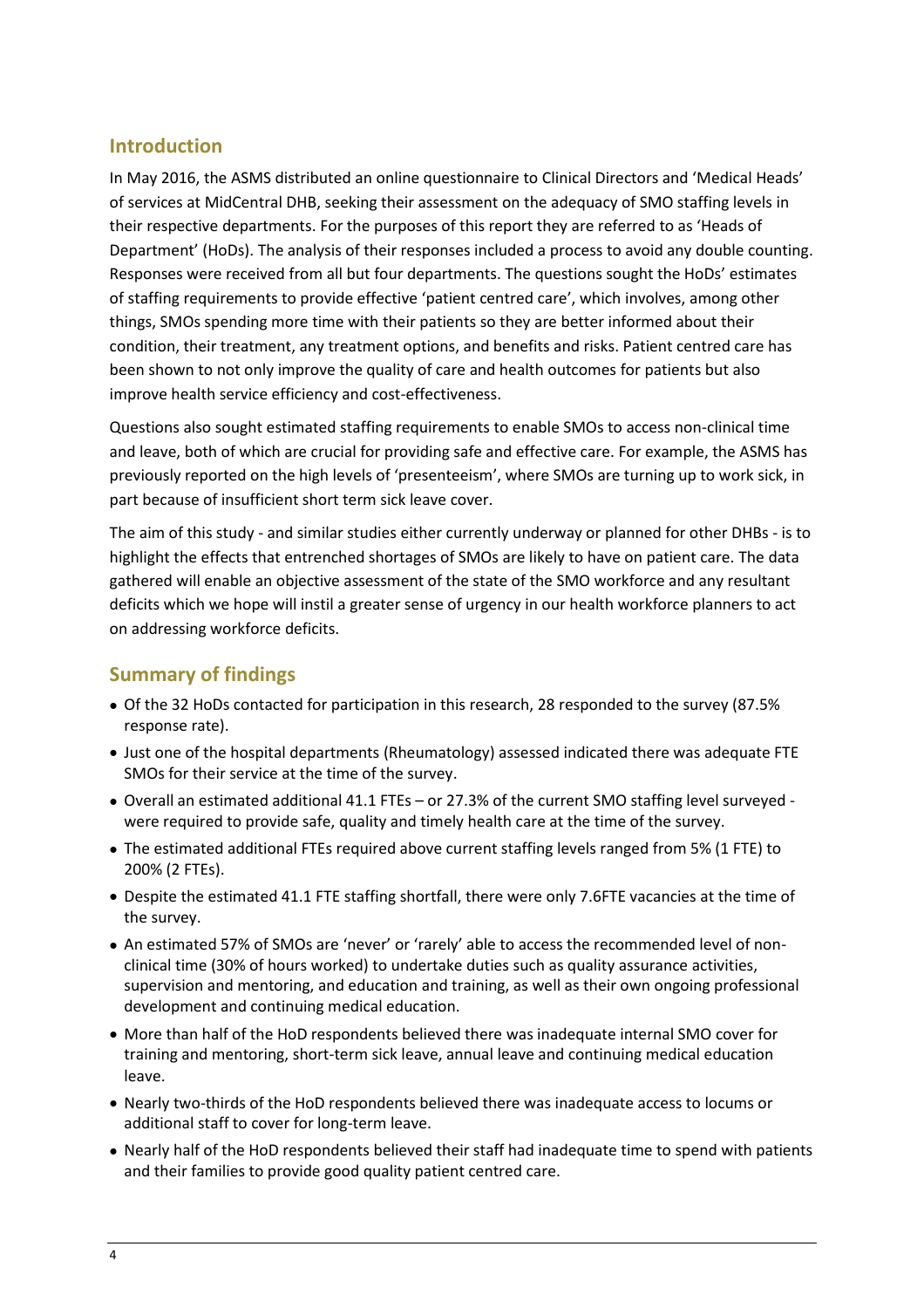# <span id="page-4-0"></span>**Findings**

#### <span id="page-4-1"></span>**FTE analysis of departments**

The results from the FTE assessments conducted by the HoDs, as detailed in Table 1, show only the Rheumatology department out of 28 departments surveyed felt they had adequate FTE for their service at the time of the survey. However, the department's HoD assessment indicates the recommended non-clinical time was accessed only 'sometimes', and current SMO staffing levels did not provide sufficient time for training and education duties. Estimates for two departments – ICU and Breast Imaging – were not available.

The Emergency Department (ED) had the largest estimated staffing shortfall at the time of the survey, with the current SMO staffing (9.5 FTEs) requiring a further 3 FTEs just "to stand still" and "18-24 to implement the service improvements we would like". The HoD commented: "Most of us have significant arrears of leave built up."

The estimated shortfall of 41.1 FTEs (27.3% of current SMO FTEs) is greater than the estimated staffing shortfall in Hawke's Bay DHB (22%), survey earlier in the year, published in July 2016.

#### <span id="page-4-2"></span>**Vacancies**

Six departments of the 28 surveyed reported vacancies for SMOs. The FTE for current vacancies in each department was, with the exception of Obstetrics and Gynaecology (O&G), far less than the estimated additional FTE required. This reflects the fact that DHB budget constraints affect the number of official vacancies as only funded positions are recorded. As such 'vacancies' are not an indicator of staff shortages from a clinical perspective.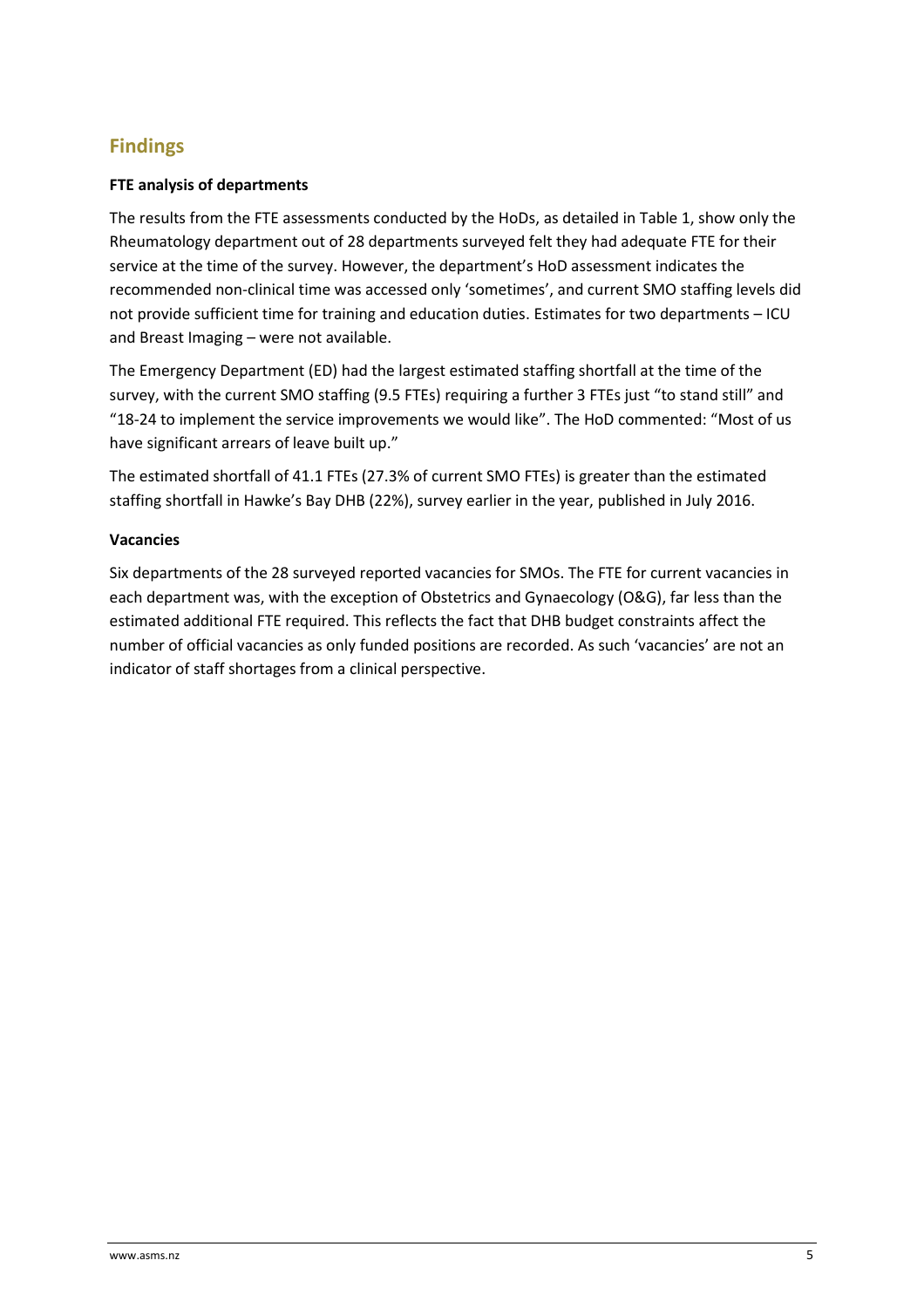| <b>Department</b>                               | <b>Current FTE</b><br><b>Allocation</b> | <b>Estimated</b><br><b>Additional FTE</b><br>Required | % of current<br><b>FTE required</b> | <b>Current FTE Vacancies</b><br>where applicable |
|-------------------------------------------------|-----------------------------------------|-------------------------------------------------------|-------------------------------------|--------------------------------------------------|
| Anaesthesia & ICU                               | 19                                      | 5                                                     | 26%                                 | $\overline{2}$                                   |
| <b>Breast Imaging</b>                           | 1.6                                     | Not available                                         |                                     |                                                  |
| Cardiology                                      | 4.3                                     | $\mathbf{1}$                                          | 23%                                 |                                                  |
| Paediatrics / Child Health                      | 8                                       | 1.5                                                   | 19%                                 |                                                  |
| <b>ED</b>                                       | 9.5                                     | 10.5                                                  | 111%                                | $\overline{2}$                                   |
| <b>Endocrinology and Diabetes</b>               | $\mathbf 1$                             | $\overline{2}$                                        | 200%                                |                                                  |
| ENT                                             | 3.3                                     | 0.8                                                   | 24%                                 |                                                  |
| Gastroenterology                                | 1.5                                     | 1.1                                                   | 73%                                 |                                                  |
| <b>General Surgery</b>                          | 6                                       | $\mathbf{1}$                                          | 17%                                 |                                                  |
| Geriatrics                                      | 4                                       | $\overline{2}$                                        | 50%                                 |                                                  |
| Haematology, Regional Cancer                    | 19.8                                    | $\mathbf{1}$                                          | 5%                                  |                                                  |
| Hospital Dental unit                            | 2.8                                     | 0.2                                                   | 7%                                  |                                                  |
| ICU                                             | 3.3                                     | <b>Not available</b>                                  | $\overline{\phantom{a}}$            |                                                  |
| <b>Infectious Disease and Infection Control</b> | 0.6                                     | 0.4                                                   | 67%                                 |                                                  |
| Medical administration                          | 1.7                                     | 0.8                                                   | 47%                                 |                                                  |
| <b>Medical Oncology</b>                         | 5.6                                     | 1.4                                                   | 20%                                 |                                                  |
| Medical Services*                               | 13.1                                    | 2.2                                                   | 17%                                 |                                                  |
| Mental Health & Addictions                      | 15                                      | $\overline{2}$                                        | 13%                                 | $\overline{2}$                                   |
| Nephrology                                      | 2.3                                     | 0.5                                                   | 22%                                 |                                                  |
| Neurology                                       | 2.2                                     | 0.6                                                   | 27%                                 |                                                  |
| <b>O&amp;G</b>                                  | 6.1                                     | 1.4                                                   | 23%                                 | 1.4                                              |
| Ophthalmology                                   | 2.7                                     | 0.4                                                   | 15%                                 |                                                  |
| Public Health                                   | 1.7                                     | 0.7                                                   | 41%                                 |                                                  |
| <b>Radiation Oncology</b>                       | 7.1                                     | 1.4                                                   | 20%                                 | 0.2                                              |
| Respiratory                                     | 1.8                                     | 0.5                                                   | 28%                                 |                                                  |
| Rheumatology                                    | 1.5                                     | 0                                                     | 0                                   |                                                  |
| Sexual Health                                   | 0.9                                     | 0.7                                                   | 78%                                 |                                                  |
| Urology                                         | 4                                       | $\mathbf{1}$                                          | 25%                                 |                                                  |
| <b>Totals</b>                                   | 150.4                                   | 41.1                                                  | 27.3%                               | 7.6                                              |

\*Comprises General Medicine, Rehabilitation, and Elder Health. Other Medical Services are listed separately.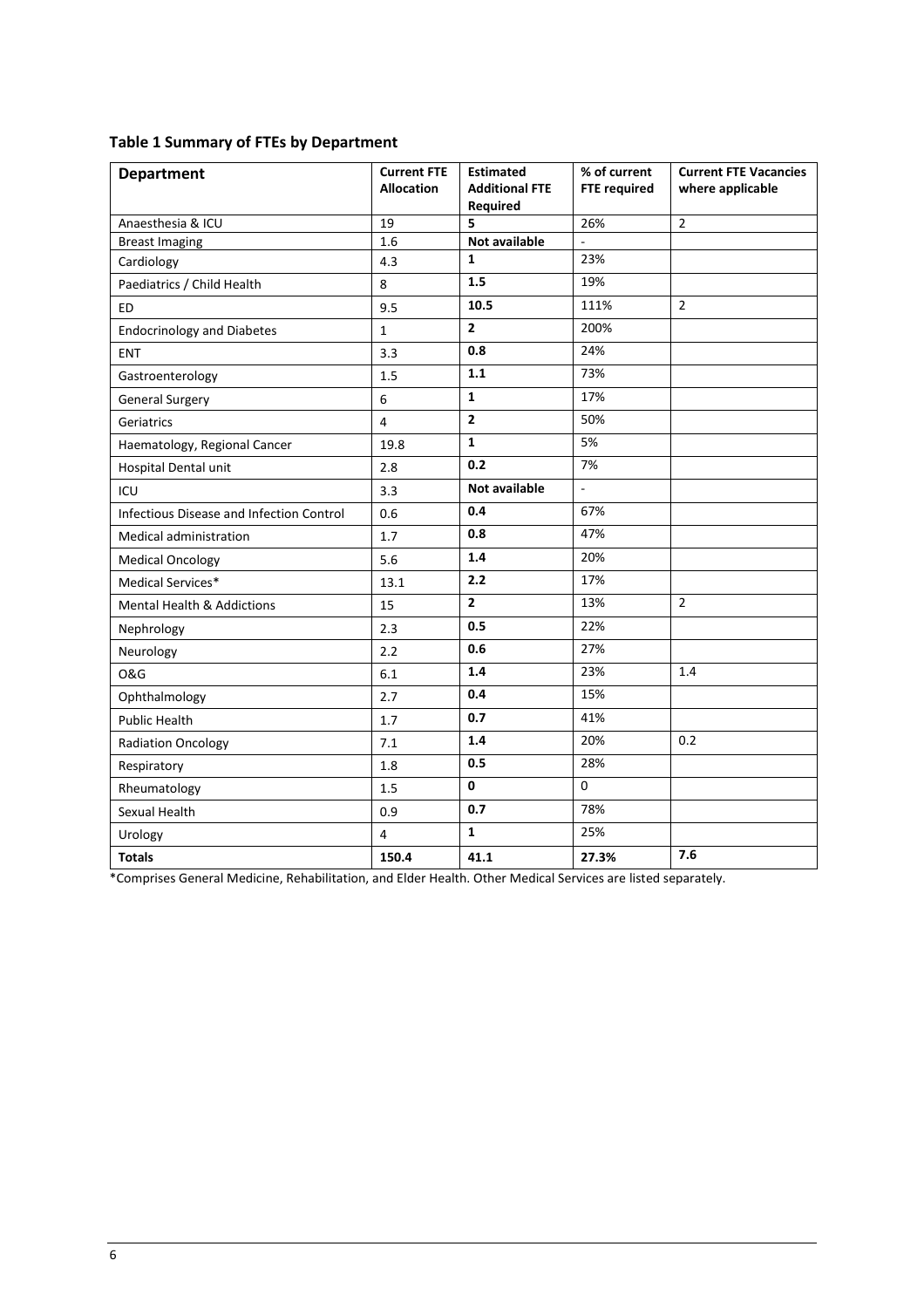#### <span id="page-6-0"></span>**Accessing non-clinical time**

The rest of the survey assessed the views of HoDs concerning the ability of their senior staff to access non-clinical time, perform training and education duties and take leave of various types. The following section is broken down according to the questions asked in the survey.

#### <span id="page-6-1"></span>**How readily do you think SMOs are able to access the recommended 30% non-clinical time?**

As detailed i[n Figure 1,](#page-6-3) 57% felt that SMOs were either 'rarely' or 'never' able to access their recommended 30% non-clinical time, and 14% believed this time was accessed 'sometimes. Less than a third (29%) of HoDs believed their SMO staff could access non-clinical time either 'often' or 'always'. One HoD commented that only one SMO in their department had access to the recommended non-clinical time. Other comments included: "Despite the so-called non-clinical time, a consultant has to be always available for telephone consults". Another respondent estimated SMOs in their department probably accessed around a third of the recommended non-clinical time "broken here and there".



<span id="page-6-3"></span><span id="page-6-2"></span>

#### **FTE assessment to provide time for training and education duties**

The next question ascertained views on whether specialists had enough time to participate in the training and education of Resident Medical Officers (RMOs) as recommended by the 2009 SMO and RMO commission. As detailed in [Figure 2,](#page-7-1) nearly two-thirds of respondents either 'disagreed' or 'strongly disagreed' there was adequate time for this in their departments. Just 28% 'agreed' or 'strongly agreed' there was sufficient time for training and education duties. Open feedback in this section included a comment that while training occurs during clinical time, as part of the apprenticeship model, "Our dedicated SMO's teach theory in there off time. One respondent commented consistently fail College training audit requirement in this area".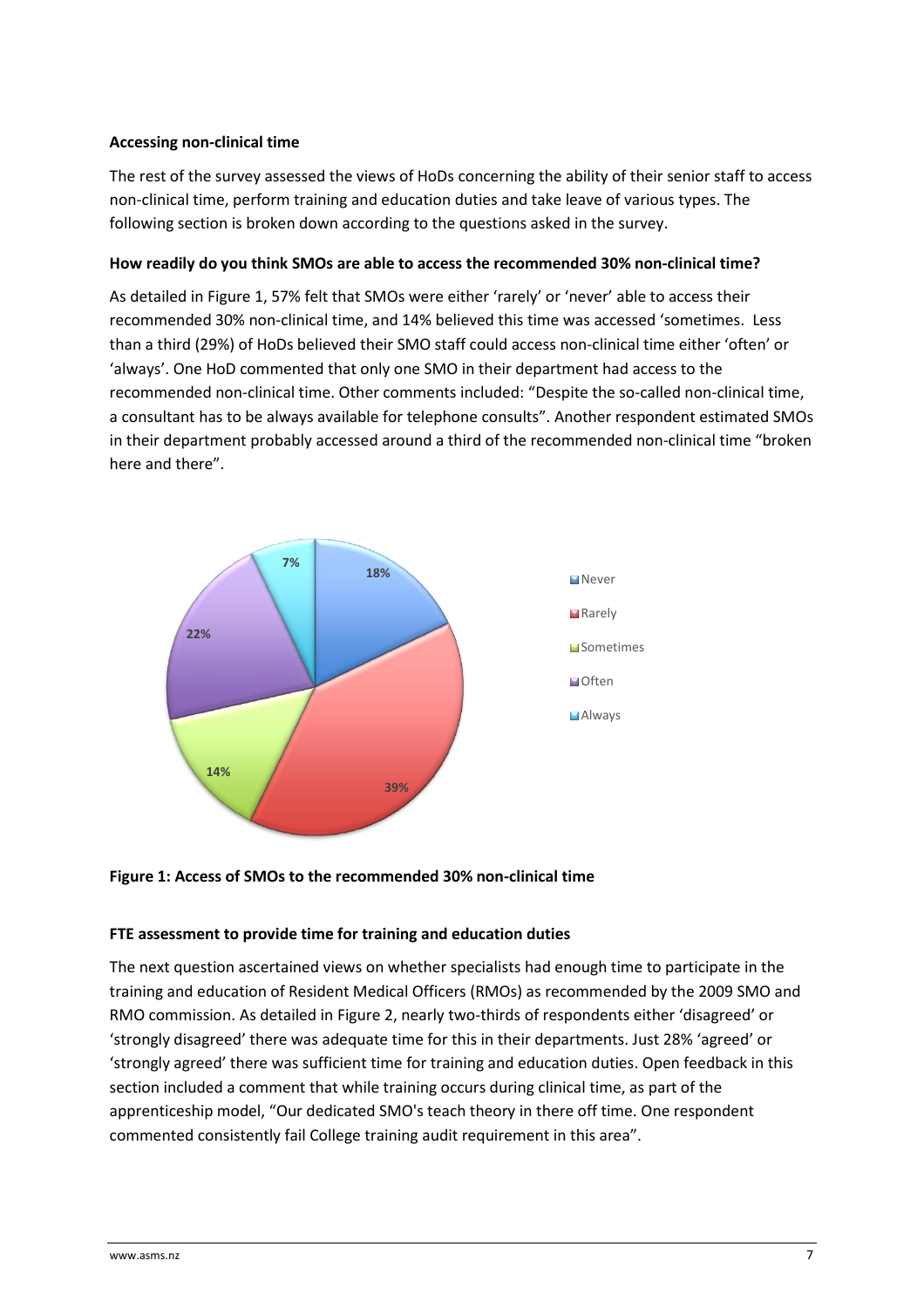

### <span id="page-7-1"></span><span id="page-7-0"></span>**Figure 2: Sufficient time for training and education duties**

#### **SMO staffing levels and internal SMO cover to provide for leave**

As detailed in Figures 2 and 3, the responses suggest that on the whole staffing levels are inadequate to allow for any of the listed factors – training and mentoring of staff, short-term sick leave, continuing medical education (CME), or annual leave. More than half of respondents either disagreed or strongly disagreed that there was sufficient internal cover to provide for all categories.

Just over a third of respondents agreed or strongly agreed there was sufficient cover to provide for training and mentoring. Less than a third of respondents could say the same for the other three categories.

Comments in this section noted particular challenges covering for annual leave and short-term sick leave. One respondent commented "staffing which is barely adequate when we are all present becomes desperate when someone is away. We all have large leave balances that we cannot take".

In another department staff cover for leave was considered "generally adequate as long as clinicians make arrangements well in advance…" but "short term sick leave is the most difficult and if acute work cover is required usually someone drops something else in order to pick up the acute work".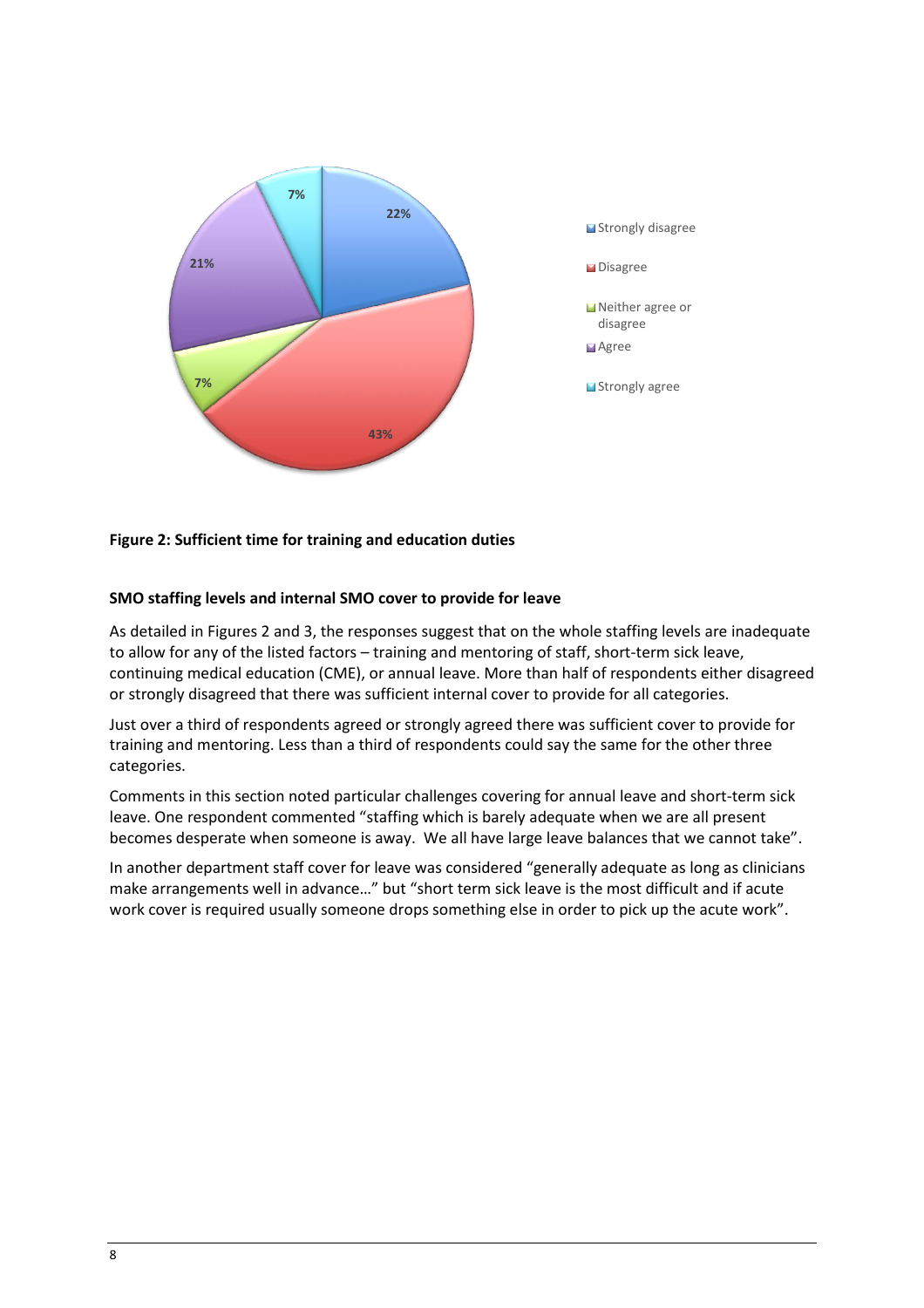

### **Figure 3: Assessment of internal SMO cover to provide for training and mentoring, short-term sick, CME and annual leave**

The next section of the survey sought to ascertain whether HoDs believed their access to locums or other staff was sufficient to assist with other types of leave in their departments, including parental, sabbatical and secondment leave. As detailed i[n Figure 4,](#page-9-0) access to locums or extra staff was also viewed as poor by the majority, with nearly two-thirds either disagreeing or strongly disagreeing that access was adequate to enable access to various types of leave. None strongly agreed; 11% agreed access was adequate, while a quarter of respondents felt neutral on the matter. Comments from respondents noted there were often difficulties in finding locums, especially if it is at short notice. As one respondent commented "locum cover is not just related to DHB funding but also availability of a locum".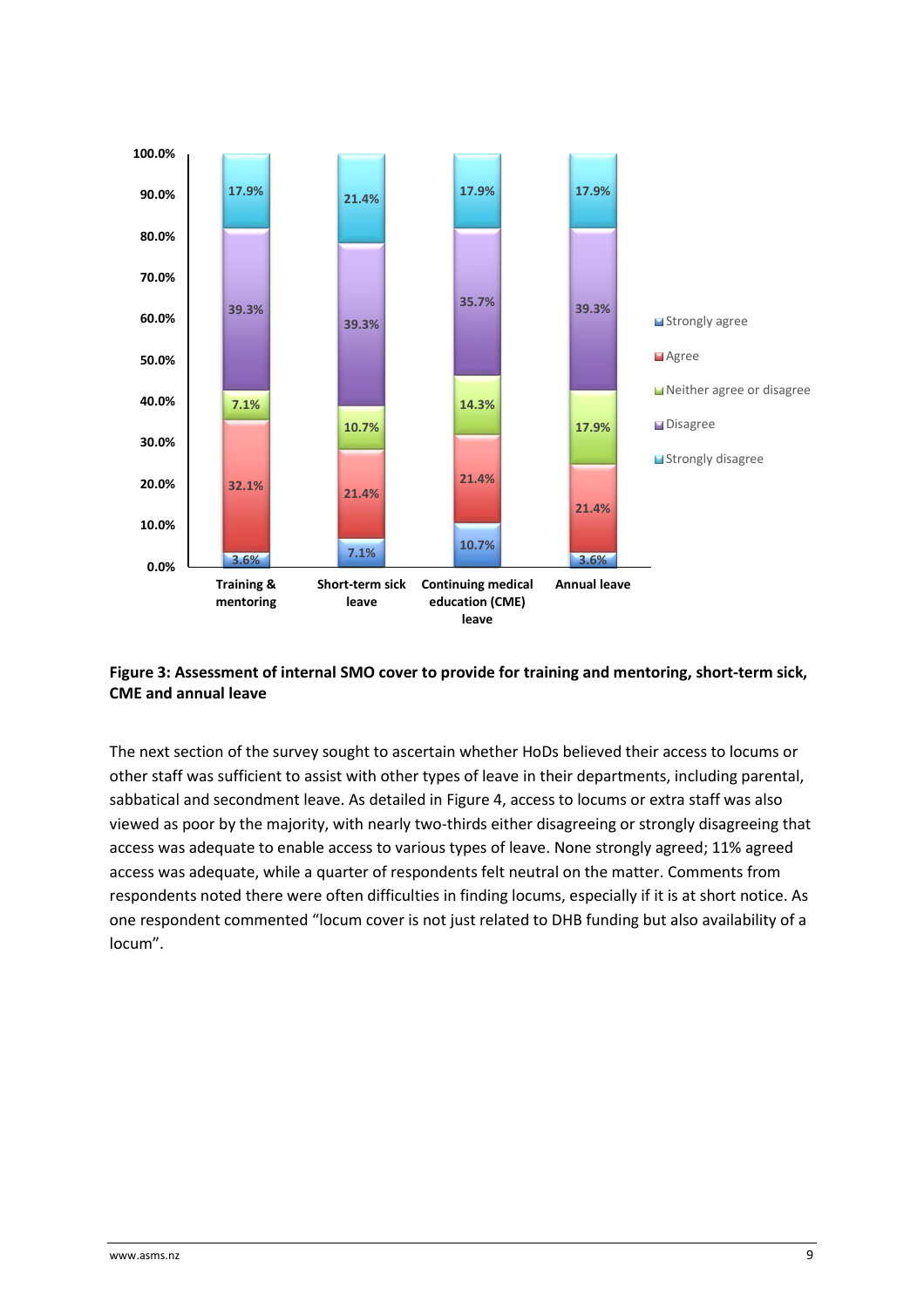

<span id="page-9-0"></span>**Figure 4: Degree of access to locums or extra staff to enable full use of longer-term leave**

The final question in this section sought an overall assessment of whether the current staffing allocation was sufficient for full use of appropriate leave taking as well as non-clinical time and training responsibilities. Of the 28 HoDs who responded, 23 (85.7%) said 'no'. A number commented that leave was difficult to take and many staff had accumulated substantial unused leave (Figure 5).



**Figure 5: Sufficient SMO FTEs to enable full use of appropriate leave-taking, non-clinical time, including training responsibilities?**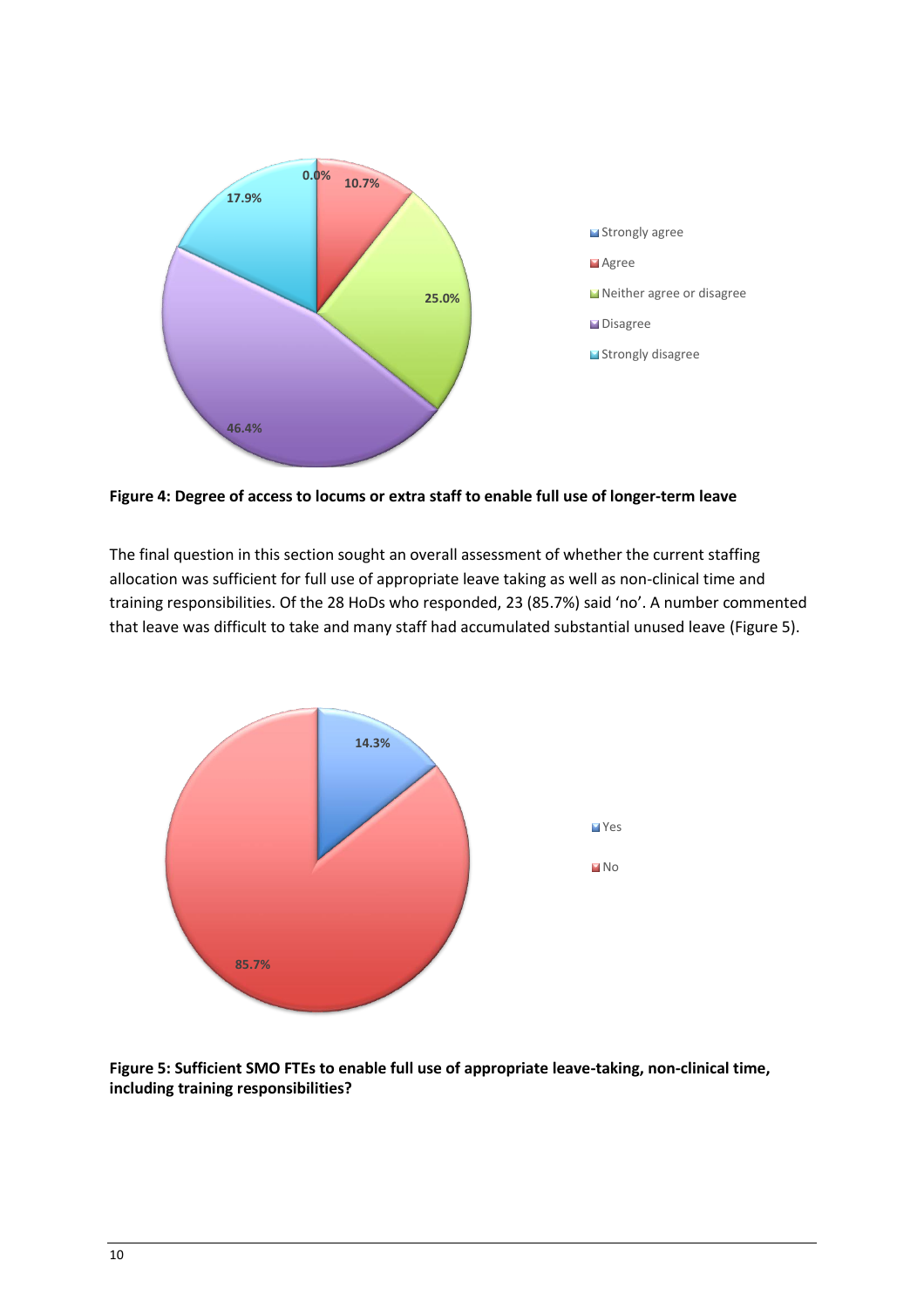#### <span id="page-10-0"></span>**General Practitioner (GP) referrals and unmet need**

The next area of enquiry focused on whether the specialties involved were actively referring patients back to GPs and whether they were aware of GPs holding back referrals. As detailed in Table 2 and Table 3, this question was not applicable to four departments (anaesthesia, intensive care, public health, and medical administration) and three of these departments (excluding anaesthesia) were not involved in specialist referrals.

Half of the respondents indicated their departments referred patients back to their GPs because they did not meet the DHB's treatment/financial threshold. Comments from HoDs were generally around the theme of having to restrict services according to funding constraints; "We are currently instructed not to accept anything other than urgent or emergency referrals into the service". One respondent pointed out that any 'over-delivery' in one area will mean siphoning off funding from other areas. Some had concerns about whether primary care services were adequately resourced to deal with returning patients.

To the question on whether HoDs believed GPs were withholding referrals to specialists in their departments, respondents were fairly evenly divided with 36% answering 'yes' and 39% giving 'no', with the remainder either not known or not applicable. Comments referred to the resulting hidden unmet health need in the community. Noting "adding SMO resource and finding alternative management pathways are the ways to redress a capacity-demand mismatch".

#### **Table 2 Referrals back to GPs**

**Does your area of responsibility refer patients back to their GP because they do not meet your DHB's treatment/financial thresholds, or would exceed waiting time limits, even though they would benefit from immediate treatment?**

| <b>Answer Options</b> | %   | n  |
|-----------------------|-----|----|
| Yes                   | 50% | 14 |
| <b>No</b>             | 36% | 10 |
| <b>Not Applicable</b> | 15% |    |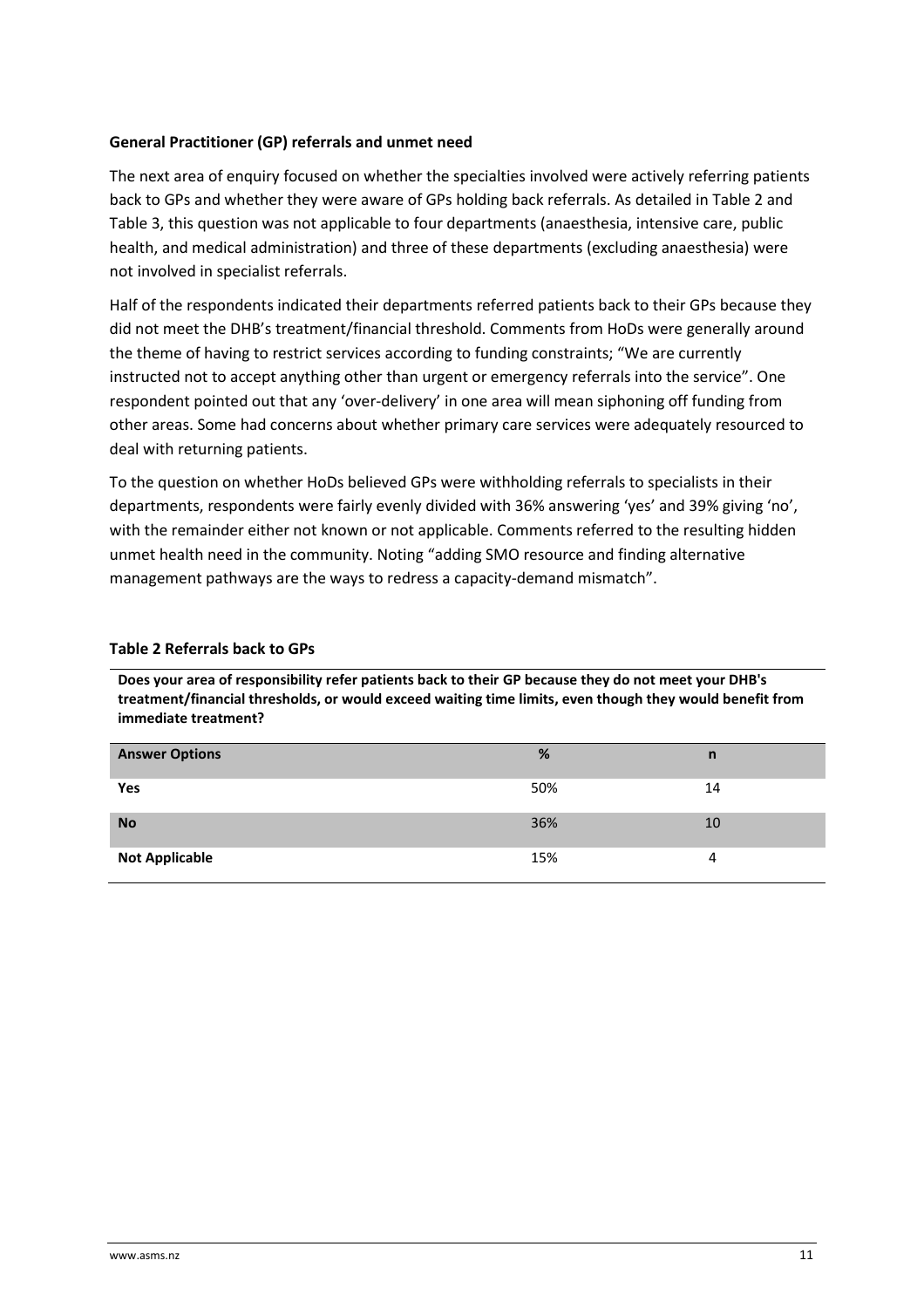#### **Table 3 GPs withholding referrals**

**From your contact with GPs do you think they are delaying or withholding referrals for first specialist assessments in your area of responsibility?**

| <b>Answer Options</b> | %   | n  |
|-----------------------|-----|----|
| Yes                   | 36% | 10 |
| <b>No</b>             | 39% | 11 |
| <b>Unknown</b>        | 14% | 4  |
| <b>Not Applicable</b> | 11% | 3  |

#### <span id="page-11-0"></span>**Time for patient centred care**

The final section of the survey sought HODs' views on whether their staff had adequate time to spend with patients and, where appropriate, their families to provide patient centred care. As detailed in Figure 6, the responses were divided slightly in favour of the affirmative. Comments referred to the tension between the need to spend quality time with patients against the need to attend to the next patient and an emphasis on patient 'throughput'. Comments also suggested time for patient centred care was achieved at the expense of other non-clinical work.



**Figure 6: Do staff have adequate time for patients and their families?**